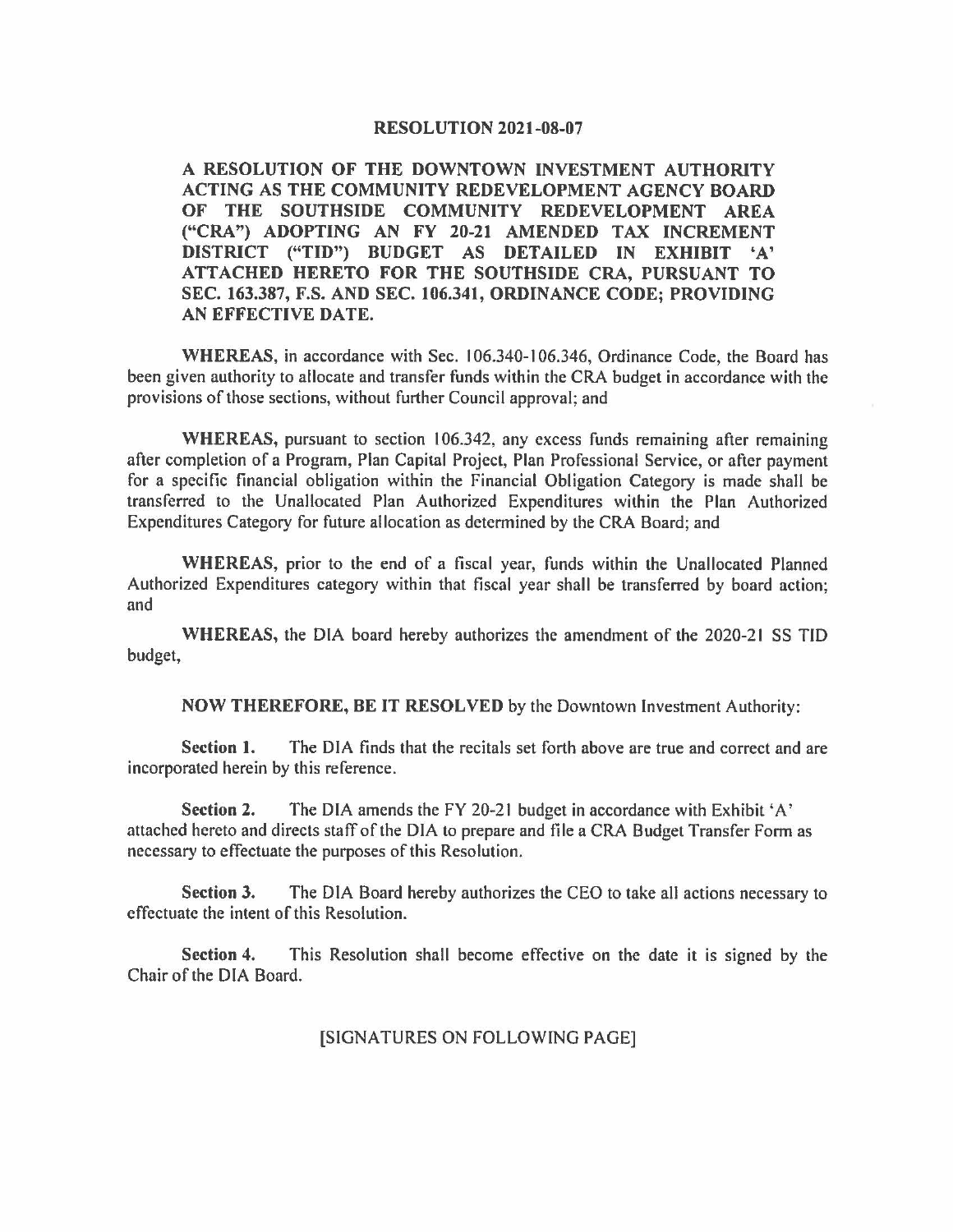RESOLUTION 2021-08-07 PAGE2OF3

# WITNESS: **DOWNTOWN INVESTMENT AUTHORITY**

Darm Chichole W. Bra: hair Date<sup>t</sup>

 $8$  18 21

VOTE: In Favor:  $\overline{\mathcal{F}}$  Opposed:  $\overline{\mathcal{O}}$  Abstained:  $\overline{\mathcal{O}}$